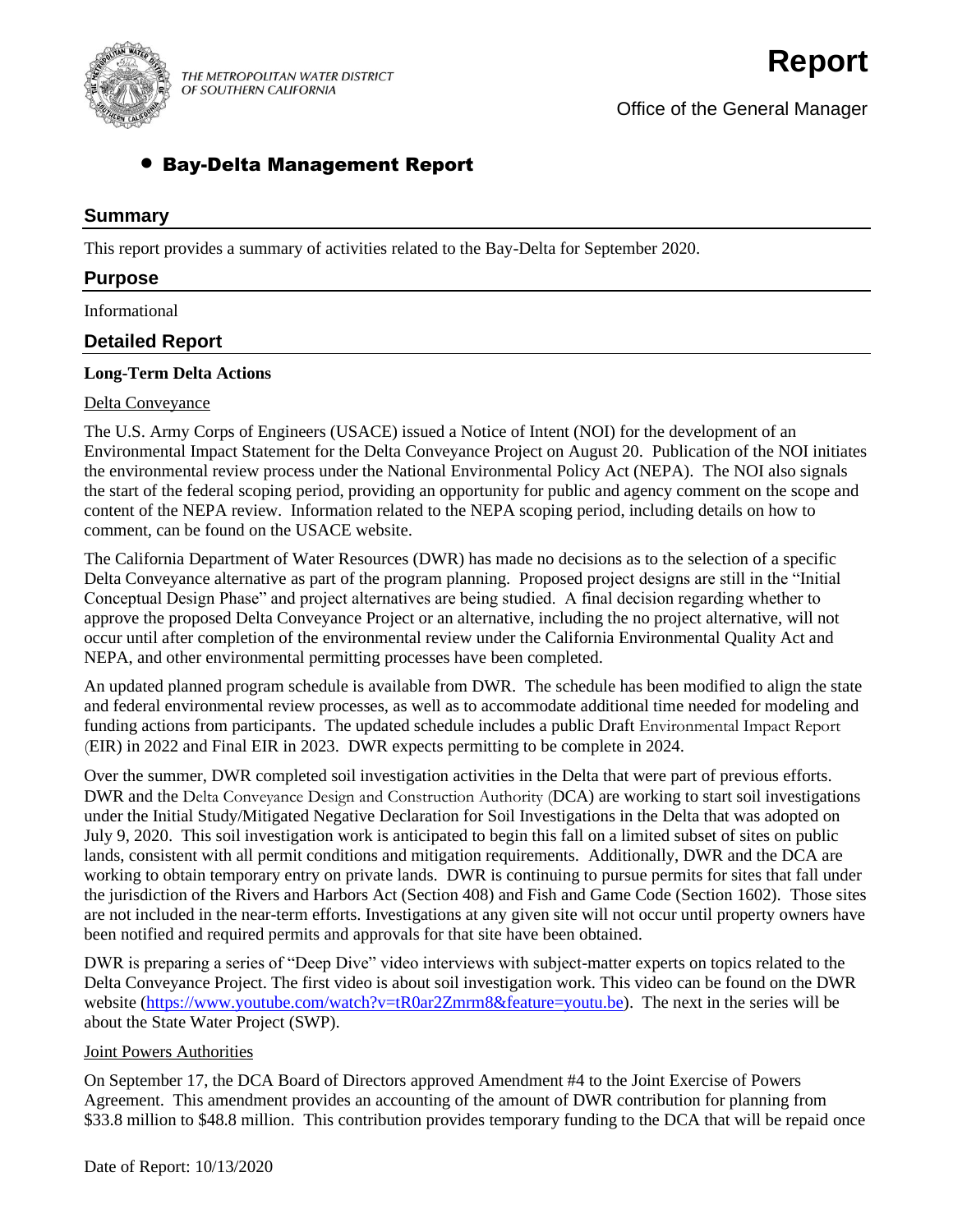financing for the participants is secured, likely after additional funding from agencies wishing to participate in Delta Conveyance is secured.

The DCA board also approved the expansion of the DCA Stakeholder Engagement Committee (SEC) to include an additional public committee member, bringing the total SEC membership to 20 members. DCA staff will now be able to initiate the application process for the new committee member. In addition, the DCA Board appointed David Welch, Courtland Fire Department, as an ex officio member to the committee, bringing the total to three ex officio member seats filled of the total of five potential ex officio members.

The Delta Conveyance Finance Authority regularly scheduled September 17 board meeting was cancelled.

The September 23 SEC meeting included DWR planning process updates, an overview of the Environmental Justice survey, and focused updates on alternatives.

A Virtual Tour of the proposed project including an updated map book was made available to the SEC and can be found on the DCA website. It was explained that the locations in the virtual tour are shown for conceptual, preliminary purposes only. A video of the SEC's T-screens facility tour is being developed.

## Sites Reservoir

At their September 17 joint meeting, the Sites Authority Board and Reservoir Committee approved Alternative 1 as the Authority's preferred project for the purposes of the Revised Draft EIR analysis and for the purposes of the federal and state permitting processes. Alternative 1 includes a 1.5 million acre-feet reservoir size and the utilization of both existing and proposed new facilities, all of which will be in northern California in Glenn, Colusa, Tehama, and Yolo Counties.

Stemming from the recent strategic planning session, the Sites Authority Board and Reservoir Committee also approved a new vision statement - "affordable water sustainability managed for California's farms, cities, and environment for generations to come," a new mission - "the Sites Project Authority will build and operate a climate-resilient, 21st Century water storage system to responsibly manage and deliver water; improve the environment; and provide flood control and recreational benefits;" and defined new values and goals.

A legal service contract to provide initial assistance in securing water right approvals for the project was awarded to the firm of Somach, Simmons and Dunn.

## **Near-Term Delta Actions**

## Regulatory Activities

On September 8-10, staff participated in a Delta Science Program sponsored workshop on the Sacramento River Drainage Spring-run Chinook salmon. The purpose of the virtual workshop was to convene subject-matter experts to develop the best possible approach to accurately estimate the population of spring-run Chinook salmon in the Sacramento River basin, which is a requirement in the DWR State Endangered Species permit (state permit) for SWP operations. Agency and stakeholder input provided at the workshop will be considered to inform the development and implementation of the Juvenile Production Estimate (JPE) for Spring-run Chinook salmon. The JPE will be used to set action triggers for managing State Water Project operations under the state permit.

Staff also continued to participate in the collaborative groups called for in the 2019 federal Endangered Species permit for the State Water Project (SWP) and Central Valley Project (CVP), and the 2020 state permit for Longterm Operation of the SWP, to address science needs to inform management and operation of the water projects. The Delta Coordination Group is to coordinate the CVP and SWP management for federal listed species and is currently focused on Delta smelt summer/fall actions. The Longfin smelt Science Program is the cooperative science technical team to inform the management of longfin smelt under the state permit.

#### Science Activities

Staff continued participating in the Collaborative Science and Adaptive Management Program (CSAMP), including participation on the Collaborative Adaptive Management Team (CAMT). The September 15 CAMT